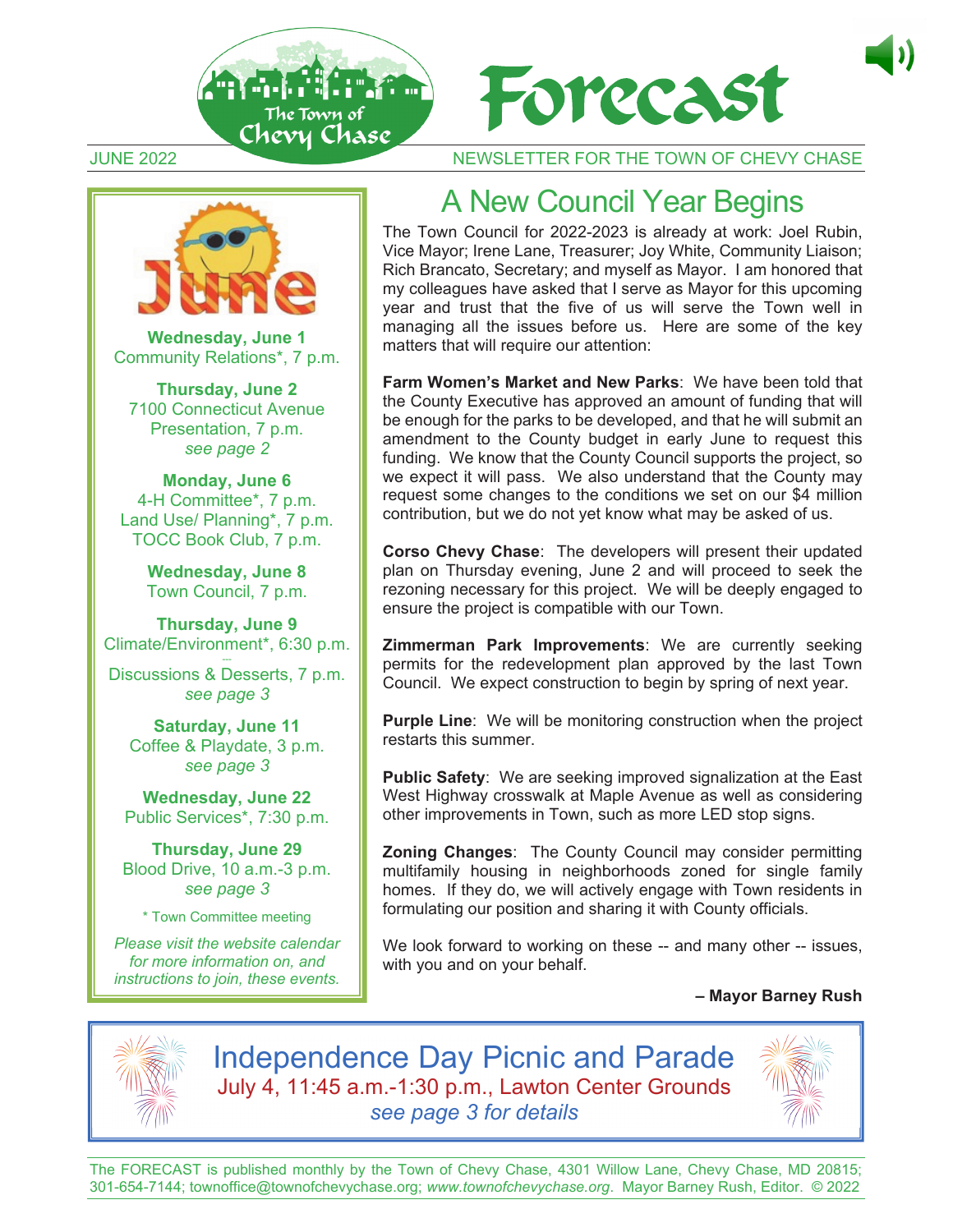# TOWN NEWS

### 7100 Connecticut Avenue Redevelopment Presentation

On June 2 at 7 p.m. in the Town Hall and by Zoom video conference, the developers of 7100 Connecticut Avenue will present an updated concept plan for redevelopment of the former 4-H property. The developers have considered the Town's response to the initial redevelopment plan and have revised the plan to incorporate this feedback.



## 2022-2023 Town Council Committee Liaisons

On May 11, the Town Council approved the following Council liaisons to Town committees: Climate and Environment: Joy White; Community Relations: Irene Lane; Land Use: Rich Brancato; Long Range Planning: Joel Rubin; Public Services: Irene Lane; 4-H Special Committee: Barney Rush.

### Town to Transition to Electronic Forecast Newsletter

In September 2022, the Town will transition the monthly Forecast newsletter from paper to email. We encourage all residents to sign up to receive the Forecast newsletter via the Town Crier at https://www.townofchevychase.org/list.aspx. For residents who still want a paper copy of the newsletter, the Town will print and deliver a hard copy to their home. To sign up to receive a paper copy, please email townoffice@townofchevychase.org.

## Volunteers Needed for Town Committees & Boards

Are you a new resident who is interested in parks, cut-through traffic, or special events? Are you a resident concerned about tree conservation, stormwater management, or potential housing changes? The Town Council encourages you to volunteer for a Town committee, board, or commission. No prior experience is necessary, just a willingness to spend one hour per week, on average, extending your talents, working with fellow residents, and improving our community.

- **Climate and Environment**: Inspires and facilitates energy conservation and environmental stewardship by the Town and its residents.
- **Community Relations**: Encourages a strong sense of neighborliness through community activities, events, and communications.
- **Land Use**: Considers and recommends solutions to issues and concerns relating to land use and construction in the Town. Advises the Council on how to control development and redevelopment.
- **Long-Range Planning**: Identifies emerging issues and trends. Monitors county and state activities likely to impact the Town.
- **Public Services**: Addresses traffic and pedestrian safety, parking, water run-off, utilities, and infrastructure. Advocates for high-quality services and promotes a safe environment for residents.
- **Elections Board** (one vacancy): Oversees all Town elections, including making appropriate provisions for nominations, approving ballots, and supervising the polls.
- **Ethics Commission** (one vacancy): Receives, verifies, and maintains all financial disclosure forms required by the State of Maryland.
- **Water Board** (one vacancy): Hears requests from property owners who have had a water drainage plan denied by the Town.

If you are interested in volunteering, please email townoffice@townofchevychase.org and include a few sentences about why you would like to serve on a particular body. The Council extends a special thanks to those who have volunteered over the past year. The dedication of your time and talents provides an invaluable resource to the Town and continues to strengthen and improve our community.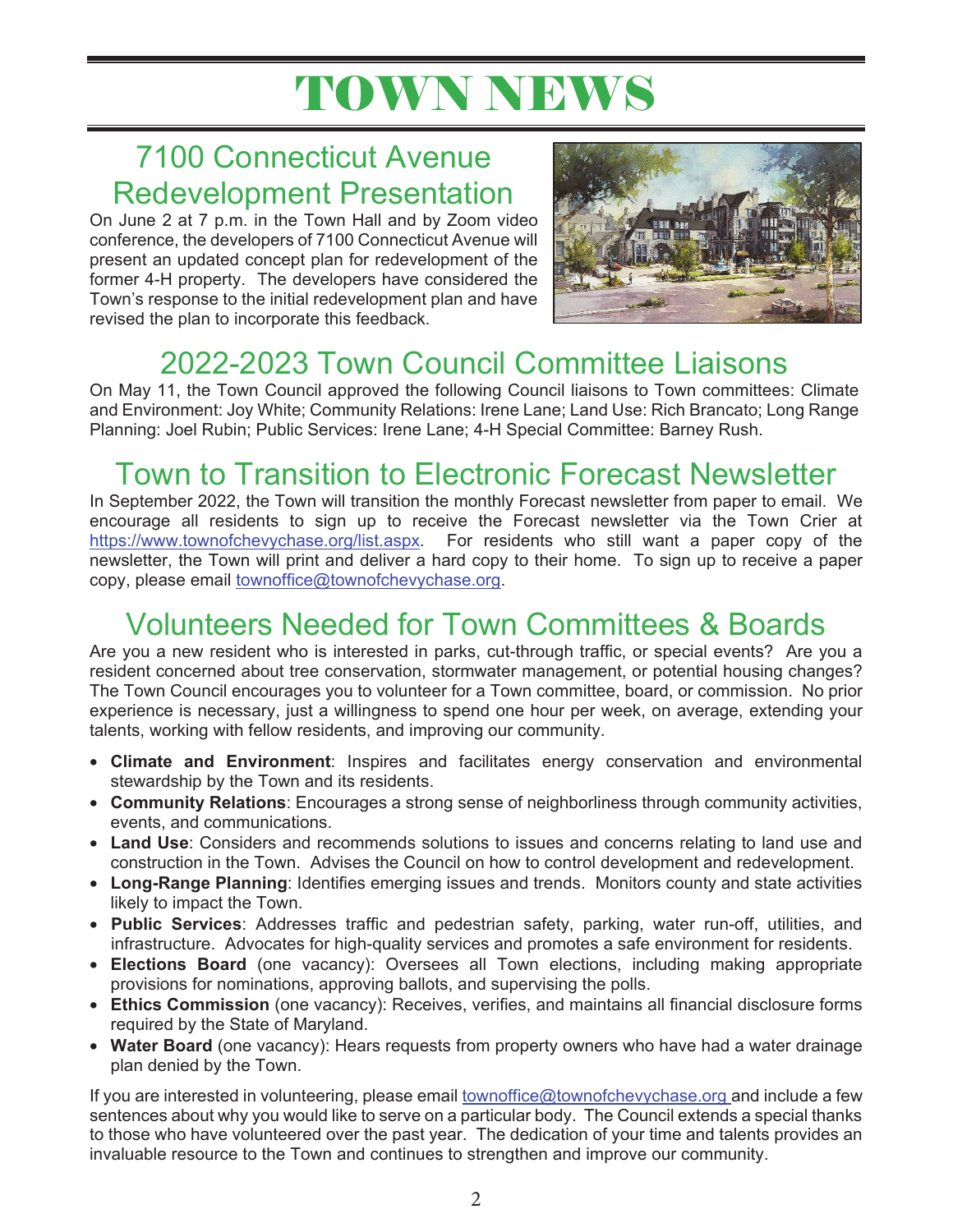# SPECIAL EVENTS

*The following events are sponsored by the Community Relations Committee.* 

### TOCC Book Club Meets June 6

Our Town of Chevy Chase Book Club will meet June 6 at 7 p.m. in the Lawton Center Conference Room to discuss *These Precious Days*, a collection of essays by Ann Patchett. She is not only a renowned novelist, but her essays portray a truly brilliant appreciation of life. Join us for wine, snacks, and discussion! Save the date for our next meeting, July 25, to discuss *The Sweetness of Water* by Nathan Harris.



# Discussions & Desserts, June 9



On June 9 at 7 p.m. in the Town Hall, Aki Peritz, former counterterrorism analyst and Town resident, will discuss his latest book, *Disruption*, an account of the race to stop a terrorist conspiracy set in motion by an Al Qaeda operative following 9/11 that would have remade our world -- forever. *Disruption* brings to life the story of that conspiracy and the heroic efforts by the intelligence services of the United States, Great Britain, and Pakistan with vivid imagery, interviews with top intelligence officials, and never-before-seen declassified documents. From the streets of London to the training camps of Pakistan and the corridors of power in Washington DC, the real-life story unfolds with murders,

double-crosses, probes, jailbreaks, and explosions. And desserts will be served! Please RSVP by June 8 to townoffice@townofchevychase.org or 301-654-7144.

# Coffee Meet-Up & Playdate in the Park, June 11

Summer is right around the corner. Come join your neighbors and other families for a cool beverage (iced coffee or lemonade), snacks, and conversation alongside the Lawton Center playground on June 11 from 3 to 4 p.m. New residents are especially welcome! Hope to see you there!

# Woman's Club of Chevy Chase Blood Drive, June 29

Support a lifesaving mission by donating blood. The country is facing a national shortage and here's how you can help. The American Red Cross & the Woman's Club of Chevy Chase are hosting a blood drive at 7931 Connecticut Avenue on Wednesday, June 29 from 10 a.m. to 3 p.m. Register online at www.redcrossblood.org and enter Sponsor ID: "WCCC" or call 1-800-733-2767 to schedule your lifesaving donation. If you have eligibility concerns, please call the Red Cross at 1-866-236-3276.



Independence Day Picnic & Parade July 4, 11:45 a.m.-1:30 p.m., Lawton Center Grounds



**11:45 a.m.:** Come to the Lawton Center to decorate your bikes, scooters, wagons, and baby carriages. The Town will provide decorating supplies.

#### **12 p.m.: Parade and Dixieland Band**

The parade will begin at 12 p.m. and will be led by the Dixie Land Trio.

#### **12:15-1:30 p.m.: Picnic**

Town residents will be treated to barbeque catered by Red, Hot & Blue and the famous Ben and Jerry's ice cream truck. Vegetarian & vegan options are available upon request. Bring your appetite and picnic blanket!

Please RSVP by June 24 to the Town Office at townoffice@townofchevychase.org or 301-654-7144. Interested in volunteering for the  $4<sup>th</sup>$ ? Please contact the Town Office.